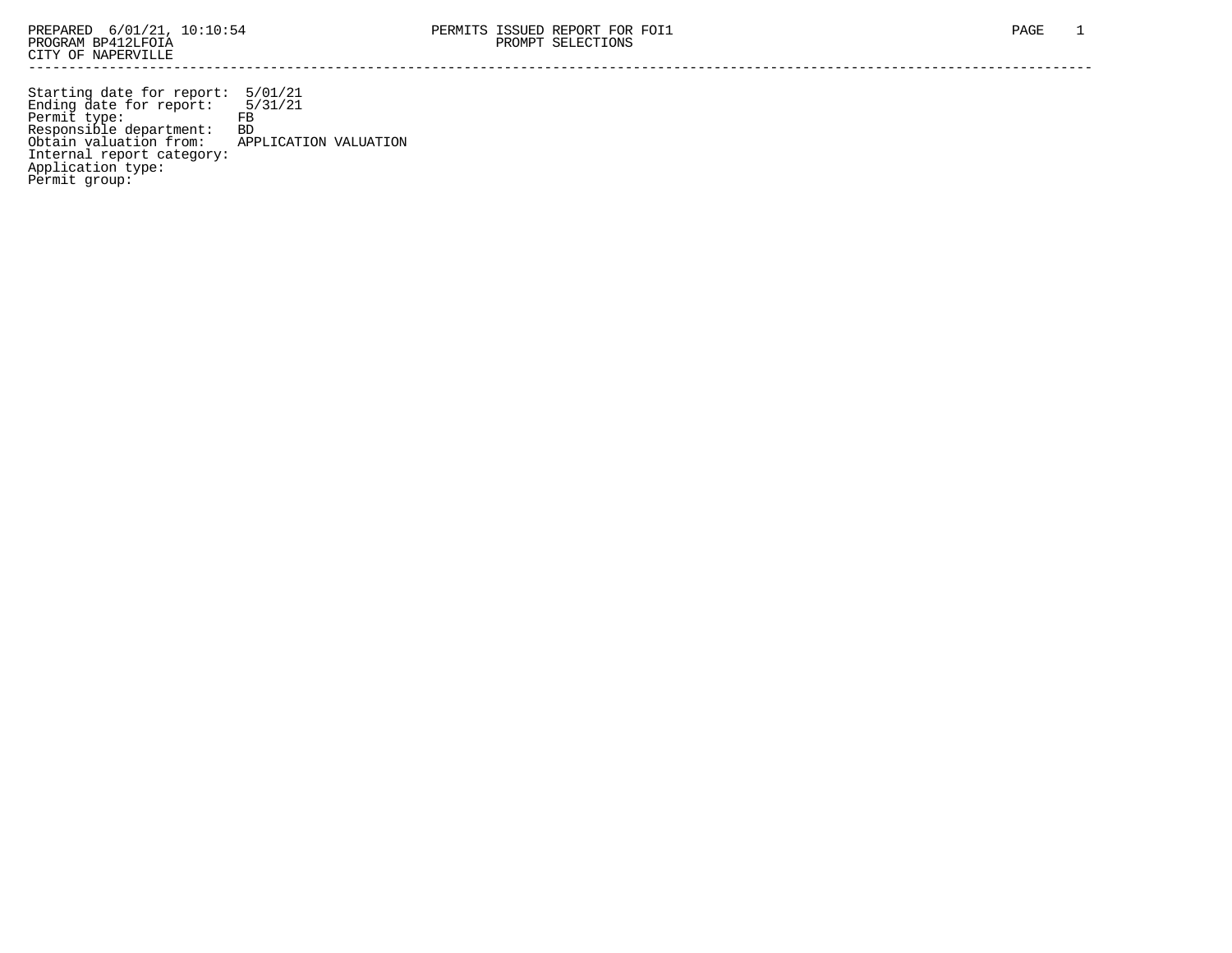## PREPARED 6/01/21, 10:10:54 PERMITS ISSUED REPORT<br>PROGRAM BP412LFOI1 PAGE 1 PROGRAM BP412LFOI1 5/01/21 THRU 5/31/21 CITY OF NAPERVILLE **Example 20** CITY OF NAPERVILLE PERMIT TYPE - FB FINISHED BASEMENT OBTAINED VALUATION FROM APPLICATION VALUATION

| APPLICATION APPLICATION TYPE AND DESCRIPTION<br>DATE VALUATION                                                                                | Parcel Number<br>Alternate ID Gods<br>Alternate ID Code | PROPERTY OWNER/<br>CONTRACTOR                            |
|-----------------------------------------------------------------------------------------------------------------------------------------------|---------------------------------------------------------|----------------------------------------------------------|
| 20-00003116 SFR SINGLE FAMILY RESIDENCE                                                                                                       | 835 SANTA MARIA DR                                      |                                                          |
|                                                                                                                                               |                                                         |                                                          |
| STRUCTURE - 000 000 SFR<br>PERMIT TYPE - FB 00 FINISHED BASEMENT                                                                              |                                                         | FLAT TOP PLUMBING                                        |
| 20-00004531 RAL RES ALTERATIONS/REMODLING (NO NEW SQ FTG) 1536 CARLYLE RD                                                                     |                                                         |                                                          |
| $\begin{array}{cccc}\n-2 & -2 & -2 & -2 \\ \text{Contractor} & +2 & 630 - 605 - 7717 & & \text{$$30500} \\ \end{array}$                       |                                                         | W-01113110020000N1101-231 IMAGINE CONSTRUCTION GROUP     |
| STRUCTURE - 000 000 BASEMENT REMODEL<br>PERMIT TYPE - FB 00 FINISHED BASEMENT                                                                 |                                                         | BR TEAM INC                                              |
| 20-00004538 SFR SINGLE FAMILY RESIDENCE                                                                                                       | 4220 CARPENTER RD                                       |                                                          |
| $\begin{tabular}{ll} \texttt{----------} & 12/01/20 & \texttt{\$1500000} \\ \texttt{Contractor} & \texttt{#:} & 630-369-4150 & \end{tabular}$ |                                                         | W-01174140020000N1711-256 KINGS COURT BUILDERS, INC      |
| STRUCTURE - 000 000 SFR<br>PERMIT TYPE - FB 00 FINISHED BASEMENT                                                                              | ISSUE DATE SUBCONTRACTOR(S)<br>5/13/21                  |                                                          |
| 21-00000237 RAL RES ALTERATIONS/REMODLING (NO NEW SQ FTG) 705 N LOOMIS ST                                                                     |                                                         |                                                          |
| Contractor #: 630-984-4666                                                                                                                    |                                                         | D-08181150200000N44 -70           INSPIRED BY DESIGN LLC |
| STRUCTURE - 000 000 BASEMENT FINISH<br>PERMIT TYPE - FB 00 FINISHED BASEMENT<br>-----------                                                   | ISSUE DATE SUBCONTRACTOR(S)<br>5/27/21                  | ALL AFFORDABLE PLUMBING<br>DAC ELECTRIC INC              |
| 21-00000843 SFR SINGLE FAMILY RESIDENCE                                                                                                       | 37 S MILL ST                                            |                                                          |
| $---------$ 3/18/21 \$650000<br>Contractor #: 630-209-2809                                                                                    |                                                         | D-07134150170000N539 -84 OLD RIVER BUILDERS              |
| STRUCTURE - 000 000 SFR<br>PERMIT TYPE - FB 00 FINISHED BASEMENT                                                                              | ISSUE DATE SUBCONTRACTOR(S)<br>5/03/21                  |                                                          |
| 21-00000997 SFR SINGLE FAMILY RESIDENCE                                                                                                       | 1044 CAROLINE CT                                        |                                                          |
| $--------$ 3/26/21 \$250000<br>Contractor #: 815-254-1224                                                                                     |                                                         | W-02054070270000N1574-208 EASTMAN PROPERTIES LTD         |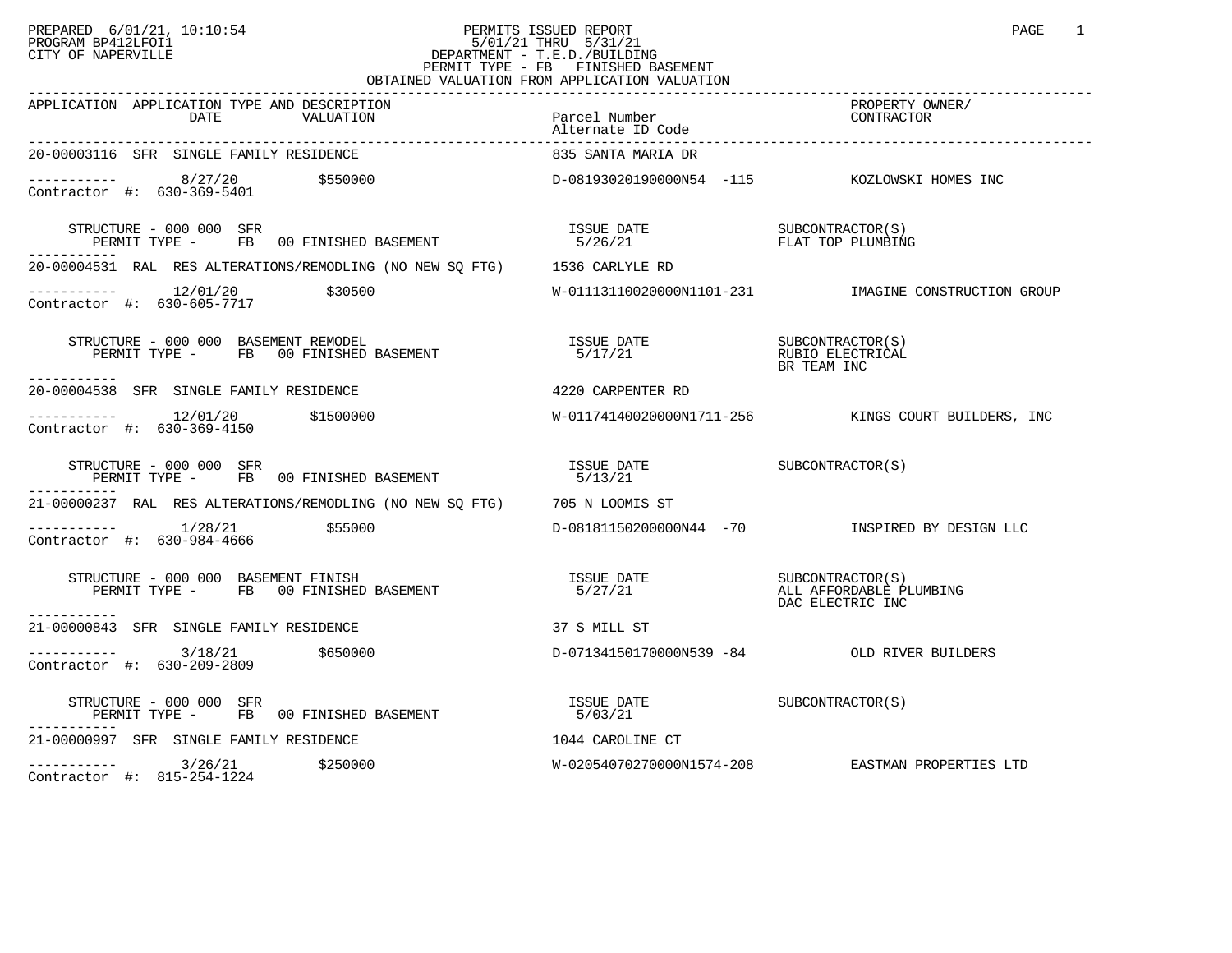## PREPARED 6/01/21, 10:10:54 PERMITS ISSUED REPORT PAGE 2<br>PROGRAM BP412LFOI1 PROGRAM PROGRAM BP412LFOI1 PROGRAM BP412LFOI1 5/01/21 THRU 5/31/21 CITY OF NAPERVILLE **Example 20** CITY OF NAPERVILLE PERMIT TYPE - FB FINISHED BASEMENT OBTAINED VALUATION FROM APPLICATION VALUATION

| APPLICATION APPLICATION TYPE AND DESCRIPTION<br>VALUATION<br>DATE                                                                                                                                                                                                                                                       | Parcel Number                                                                                                                                                                        | PROPERTY OWNER/<br>CONTRACTOR                    |
|-------------------------------------------------------------------------------------------------------------------------------------------------------------------------------------------------------------------------------------------------------------------------------------------------------------------------|--------------------------------------------------------------------------------------------------------------------------------------------------------------------------------------|--------------------------------------------------|
| 21-00000997 (CONTINUED)                                                                                                                                                                                                                                                                                                 |                                                                                                                                                                                      |                                                  |
| STRUCTURE - 000 000 SFR<br>RUCIURE - 000 000 SER<br>PERMIT TYPE -     FB   00 FINISHED BASEMENT                                                                                                                                                                                                                         | ISSUE DATE<br>5/14/21                                                                                                                                                                | SUBCONTRACTOR(S)                                 |
| -----------<br>21-00001142 SFR SINGLE FAMILY RESIDENCE                                                                                                                                                                                                                                                                  | 1021 DOUGLAS AV                                                                                                                                                                      |                                                  |
| $\begin{array}{cccc}\n-2 & -2 & -2 & -2 \\ \text{Contractor} & +2 & 630 - 922 - 9298 & & 750000\n\end{array}$                                                                                                                                                                                                           | D-07133000060000N58 -83 KRAMER HOMES                                                                                                                                                 |                                                  |
| STRUCTURE - 000 000 SFR<br>STRUCTURE - 000 000 SFR<br>PERMIT TYPE -        FB   00 FINISHED BASEMENT                                                                                                                                                                                                                    | $\begin{array}{ll}\n\text{ISSUE} & \text{DATE} \\ \hline\n5 \quad \text{(1 2 1 2 1)}\n\end{array} \qquad \qquad \begin{array}{ll}\n\text{SUBCONTRACTOR (S)}\n\end{array}$<br>5/12/21 |                                                  |
| 21-00001155 RAL RES ALTERATIONS/REMODLING (NO NEW SO FTG) 1318 CAROL LN                                                                                                                                                                                                                                                 |                                                                                                                                                                                      |                                                  |
| $\frac{4}{05/21}$ \$24000<br>Contractor #: 630-330-4739                                                                                                                                                                                                                                                                 |                                                                                                                                                                                      | D-08303000130000N197 -145 TRANQUILITY BUILDERS   |
| STRUCTURE - 000 000 BASEMENT REMODEL<br>PERMIT TYPE - FB 00 FINISHED BASEMENT                                                                                                                                                                                                                                           |                                                                                                                                                                                      | AFFORDABLE PLUMBING SERVICES                     |
| 21-00001420 RAL RES ALTERATIONS/REMODLING (NO NEW SO FTG) 2919 RALEIGH CT                                                                                                                                                                                                                                               |                                                                                                                                                                                      |                                                  |
| $\frac{4}{19/21}$ \$40000<br>Contractor #: 630-717-0303                                                                                                                                                                                                                                                                 |                                                                                                                                                                                      | W-01043060240000N1569-197 LEO J LEY CONSTRUCTION |
| $\begin{minipage}{0.9\linewidth} \texttt{STRUCTURE} - 000 000 \texttt{BASEMENT} \texttt{FINISH} \end{minipage} \begin{minipage}{0.9\linewidth} \texttt{TSSUE} \texttt{DATE} \end{minipage} \begin{minipage}{0.9\linewidth} \texttt{STRUCTOR(S)} \end{minipage}$<br>PERMIT TYPE - FB 00 FINISHED BASEMENT<br>----------- | 5/18/21                                                                                                                                                                              | RESIDENTIAL PLUMBING<br>KUHRT ELECTRIC INC       |
| 21-00001919 RAL RES ALTERATIONS/REMODLING (NO NEW SO FTG) 616 N ELLSWORTH ST                                                                                                                                                                                                                                            |                                                                                                                                                                                      |                                                  |
| $---------$ 5/07/21 \$24000<br>Contractor #:                                                                                                                                                                                                                                                                            |                                                                                                                                                                                      |                                                  |
| STRUCTURE - 000 000 BASEMENT<br>PERMIT TYPE - FB 00 FINISHED BASEMENT<br>STRUCTURE - 000 000 BASEMENT<br>-----------                                                                                                                                                                                                    |                                                                                                                                                                                      | AMCON CORP                                       |
| 21-00001922 RAL RES ALTERATIONS/REMODLING (NO NEW SQ FTG) 1612 WESTMINSTER DR                                                                                                                                                                                                                                           |                                                                                                                                                                                      |                                                  |
| $---------$ 5/07/21 \$20000<br>Contractor #:                                                                                                                                                                                                                                                                            |                                                                                                                                                                                      |                                                  |